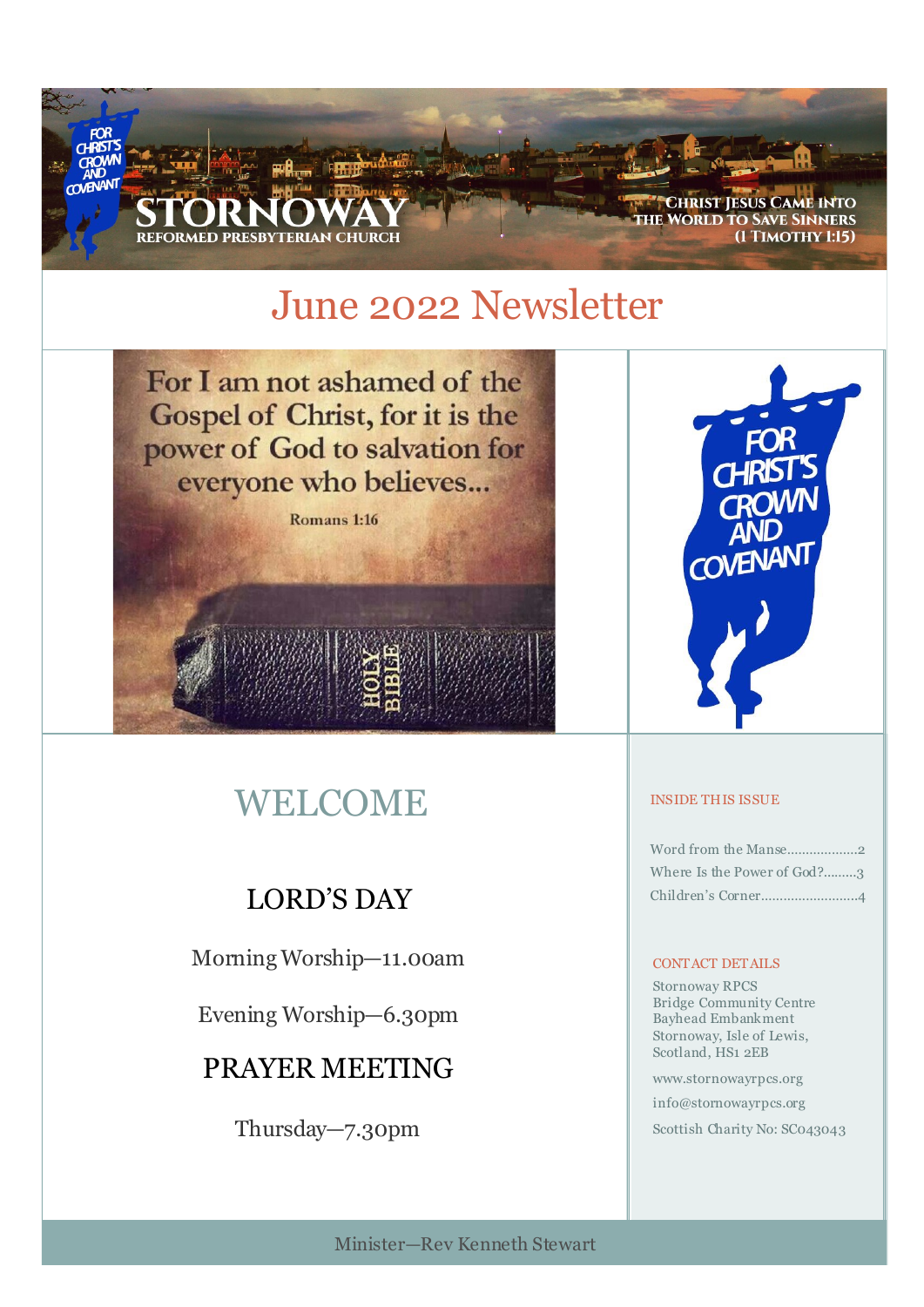### WORD FROM THE MANSE

Dear congregation,

Earlier this year, as your new interim moderator, I referred to my previous time with you in the same capacity and wrote as follows: 'Early in 2016, I wrote these words in your congregational newsletter: 'I'm writing this as your new Interim-Moderator hoping, for all the right reasons, that my tenure might be short-lived!' And now, with 2022 beginning (DV), I am back in the same capacity – and with the same hope!'

Well, suffice to say that the hope of a short vacancy was, again, graciously realized and, so, it gives me great pleasure to write this piece from the manse as your new minister.

I would have liked to have said more in this month's newsletter – even by way of outlining my intentions regarding my own contributions to this magazine – but the moving process has been more arduous than expected and that will have to wait till next month.

Returning to minister the Word in Stornoway, 21 years after leaving, was bound to lead to much reflection: For one thing, I am conscious that an older generation, many of them advanced in godliness, have passed away – and how greatly they are missed! For another, while it is still hugely refreshing to see how the Lord's Day is observed in Stornoway in comparison with how it is (not?) observed in Glasgow, there are still clear signs of encroachment upon it. And, on a related note, it seems evident that there is nothing like the same amount of footfall, or car traffic, on the way to the various churches of the town every Lord's Day.

And, on this latter point, while there are many obvious factors contributing to it, it must be wondered if the church itself doing so by its uncritical and unrestrained use of technology.

Of course, no-one wishes to restrict the circulation of the Word – but, still, it needs to be said that the unrestricted live transmission of all worship services, without careful and repeated warnings to those who log-on not to do so in preference to attendance upon the house of God, is bound to lead to a falling off in attendance on public worship. And all the evidence shows that this has, in fact, happened – to the extent that some churches are considering moving towards almost exclusive online services.

This involves a serious misunderstanding of the nature and purpose of public worship and the proper use of God's appointed channels of grace. How, for example, does it square with the call upon us to make sure that we are 'not forsaking the assembling of (our)selves together, as is the manner of some, but exhorting one another' – and this with a view to 'stir up' one another (Hebrews 10:24)? Let it be emphasized that the only legitimate reason for our absence from the means of grace is an inability to attend through illness, infirmity, or through the need for some work of necessity or mercy.

Having heard this complaint of declining attendance for this reason from several, I am hugely thankful that it does not, as yet anyway, apply to ourselves: all those among us who use sermonaudio are those who attended worship when they could and would dearly love to do so still. And as I preached recently in connection with Abraham 'offering up' Isaac, when the heart is willing, but the body weak, the Lord in his great grace considers the deed done. Therefore, there is a very real sense in which they are not missing from our midst!

As we considered a few Sabbaths ago, may the Lord who moves among the lampstands (congregations) every 2single Sabbath day always find us present there whenever we can.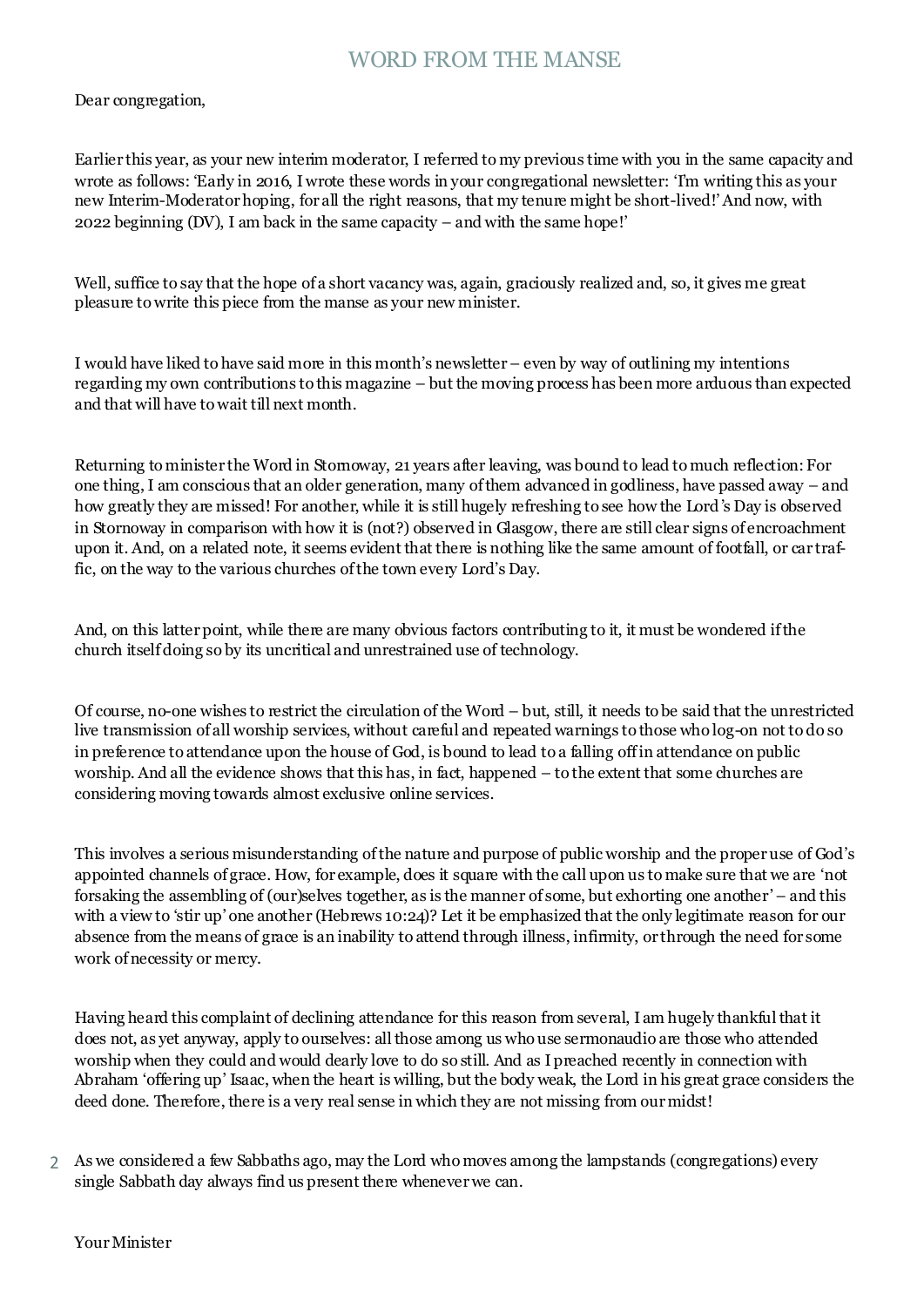### WHERE IS THE POWER OF GOD?

he last sermon Martin Luther preached was in the second week of February 1546 in his hometown of Eisleben. Two days later, he would become ill and soon after perish. In this last sermon, Luther preached with passion about his concern for Germany. He observed that after the gospel had been rediscovered—after light had dawned and pushed aside the darkness that had eclipsed it during the Middle Ages—people were now becoming somewhat jaded to the gospel. They could hear it from virtually every pulpit in Germany, but it was no longer something that ignited fire in their bones. Instead, peasants were journeying to see relics throughout various villages in Germany, which signified a return to the system of medieval Roman Catholicism.



The peasants were going to these villages because in one town, they boasted the possession of the trousers of Joseph, and another one had a vial of milk from the breast of the Virgin Mary. And so, people flocked to these places just to get a glimpse of the pants of St. Joseph and the milk of Mary the Mother of Jesus. Luther was very upset about this. He wondered, "Why in the world would peasants anywhere make an arduous journey just to see a piece of cloth that was worn by Joseph?" The answer was very simple: they were looking for power. They believed that the relics of the saints contained power—power to heal, power to forgive, and power to transform their lives.

In his dying sermon, Luther pled with the people not to be fooled by impotent articles that weren't the real thing. He implored them not to seek after these things as if they were an improvement to the gospel of Jesus Christ.

The problem that Luther had identified is that the people were departing from the power of God.

When Paul introduces himself at the beginning of his epistle to the Romans, he says that he is "set apart for the gospel of God" (1:1). That's the first mention of the gospel in his epistle, an epistle that is itself an exposition of the gospel. Notice whose gospel it is: he is set apart to the gospel ofGod. Paul is saying that the gospel is God's possession. He owns it. He is its author.

This gospel is the very gospel of the kingdom crystallized into a message about its King. The gospel is objectively about the person and work of Jesus. That's God's gospel. And anyone preaching any other gospel is not preaching God's gospel. My personal testimony may be meaningful to somebody, but it's not the gospel. The content of the gospel is Jesus.

Paul continues speaking about his indebtedness for having been set apart to preach this gospel. He's a debtor to the Jew and to the Greek, to the wise and to the unwise, to the cultured and to the barbarian, to every place that he goes ([Rom. 1:14–15\)](https://www.esv.org/Rom.%201%3A14%E2%80%9315/). He has a debt to pay. He has an obligation to fulfill to preach that gospel.

But what he says next is what we most need to understand: "For I am not ashamed of the gospel. "Why? "For it is the power of God to salvation to everyone who believes" [\(Rom. 1:16\).](https://www.esv.org/Rom.%201%3A16/)

That's what Luther was trying to say in his last sermon. Where's the power? It's in the Word, and we're looking for it everywhere else. I doubt if any of us have relic collections, but some churches seek power in adding a coffee shop to their church or pursuing the latest trendy church-growth method. These things don't have power. There is a formula for a prosperous and successful ministry, and that formula is in preaching the Word of God in season and out of season.

3